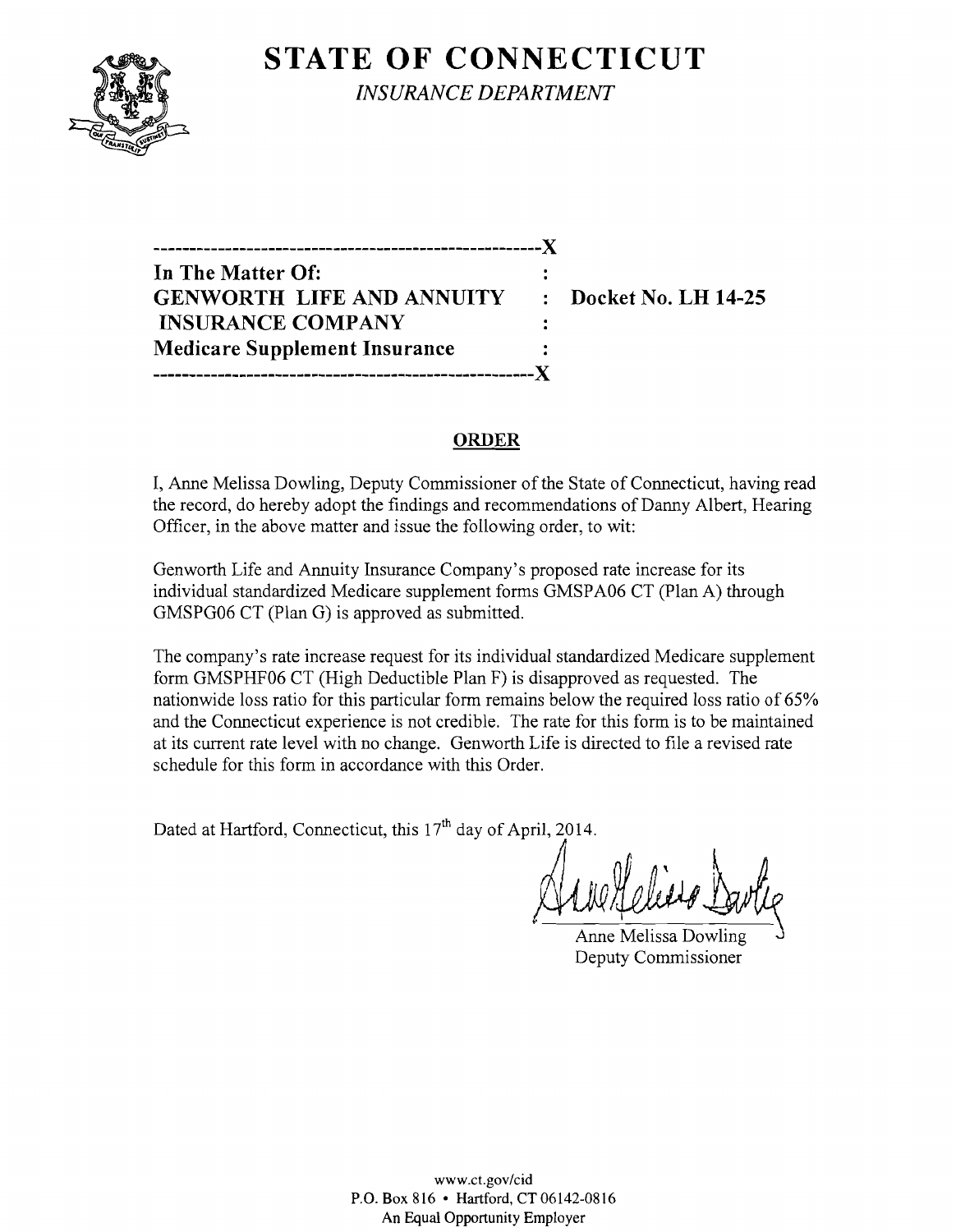# **STATE OF CONNECTICUT**



*INSURANCE DEPARTMENT* 

| In The Matter Of:                    |           |
|--------------------------------------|-----------|
| <b>GENWORTH LIFE AND ANNUITY</b>     | $\bullet$ |
| <b>INSURANCE COMPANY</b>             |           |
| <b>Medicare Supplement Insurance</b> |           |
| __________________________________   | -- X      |

**Docket No. LH 14-25** 

#### **PROPOSED FINAL DECISION**

## 1. **INTRODUCTION**

The Insurance Commissioner of the State of Connecticut is empowered to review rates charged for individual and group Medicare supplement policies sold to any resident of this State who is eligible for Medicare. The source for this regulatory authority is contained in Chapter 700c and Section 38a-495a of the Connecticut General Statutes.

After due notice a hearing was held at the Insurance Department in Hartford on Wednesday, April 9, 2014, to consider whether or not the rate increase requested by Genworth Life and Annuity Insurance Company on its individual standardized Medicare supplement business should be approved.

No one from the general public attended the hearing.

No company representatives from Genworth Life and Annuity Insurance Company attended the hearing.

The hearing was conducted in accordance with the requirements of Section 38a-474, Connecticut General Statutes, the Uniform Administrative Procedures Act, Chapter 54 of the Connecticut General Statutes, and the Insurance Department Rules of Practice, Section 38a-8-1 et seq. of the Regulations of Connecticut State Agencies.

A Medicare supplement (or Medigap) policy is a private health insurance policy sold on an individual or group basis which provides benefits that are additional to the benefits provided by Medicare. For many years Medicare supplement policies have been highly regulated under both state and federal law to protect the interests of persons eligible for Medicare who depend on these policies to provide additional coverage for the costs of health care.

Effective December 1, 2005, Connecticut amended its program of standardized Medicare supplement policies in accordance with Section 38a-495a of the Connecticut General Statutes, and Sections 38a-495a-1 through 38a-495a-21 of the Regulations of Connecticut Agencies. This program, which conforms to federal requirements, provides that all insurers offering Medicare supplement policies for sale in the state must offer the basic "core" package of benefits known as Plan A. Insurers may also offer anyone or more of eleven other plans (Plans B through N).<br>www.ct.gov/cid

P.O. Box 816 • Hartford, CT 06142-0816 An Equal Opportunity Employer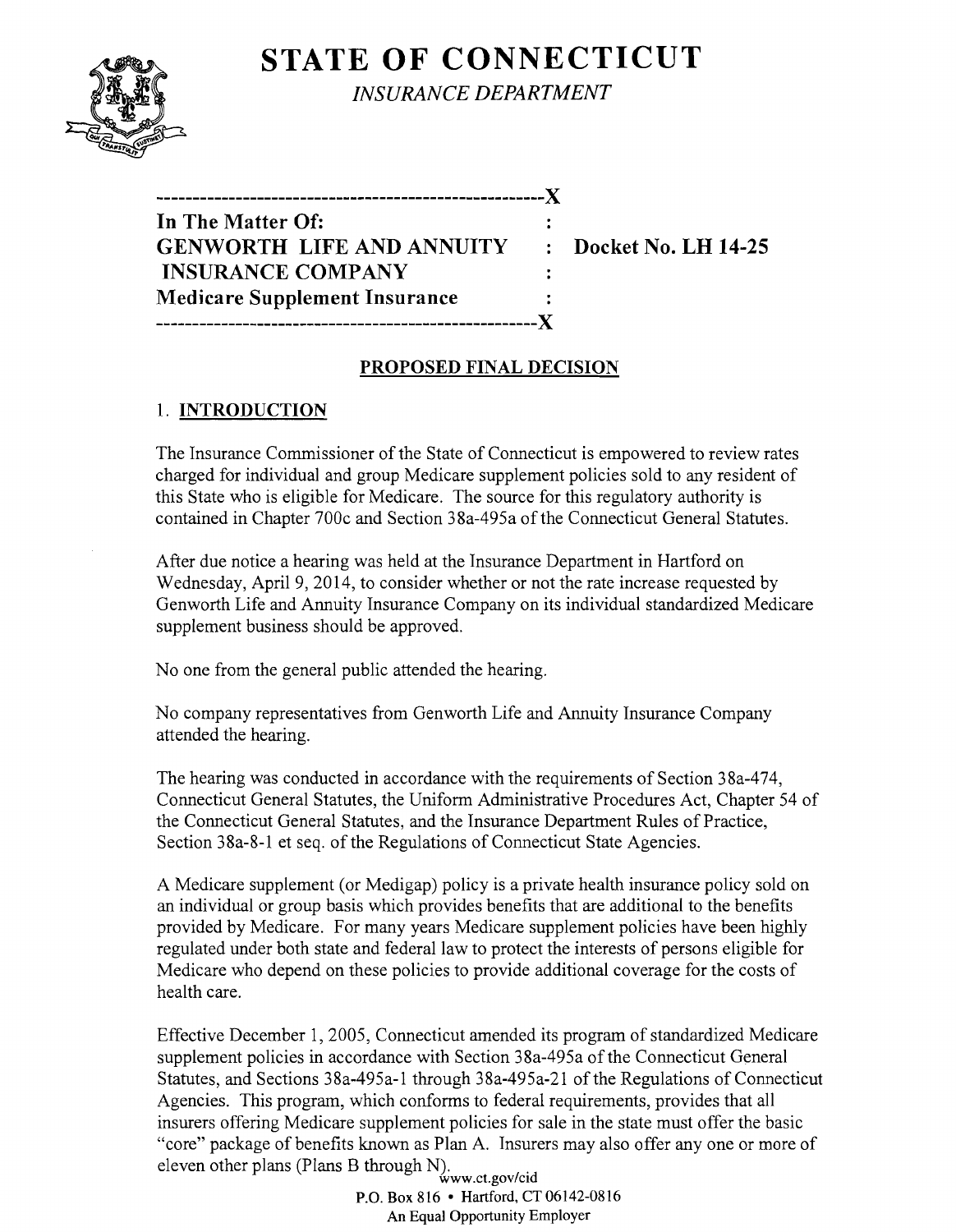Effective January 1, 2006, in accordance with Section 38a-495c of the Connecticut General Statutes (as amended by Public Act 05-20) premiums for all Medicare supplement policies in the state must use community rating. Rates for Plans A through N must be computed without regard to age, gender, previous claims history or the medical condition of any person covered by a Medicare supplement policy or certificate.

The statute provides that coverage under Plan A through N may not be denied on the basis of age, gender, previous claims history or the medical condition of any covered person. Insurers may exclude benefits for losses incurred within six months from the effective date of coverage based on a pre-existing condition.

Effective October 1, 1998, carriers that offer Plan B or Plan C must make these plans as well as Plan A, available to all persons eligible for Medicare by reason of disability.

Insurers must also make the necessary arrangements to receive notice of all claims paid by Medicare for their insureds so that supplemental benefits can be computed and paid without requiring insureds to file claim forms for such benefits. This process of direct notice and automatic claims payment is commonly referred to as "piggybacking" or "crossover".

Sections 38a-495 and 38a-522 of the Connecticut General Statutes, and Section 38a-495a-10 of the Regulations of Connecticut Agencies, state that individual and group Medicare supplement policies must have anticipated loss ratios of 65% and 75%, respectively. Under Sections 38a-495-7 and 38a-495a-10 of the Regulations of Connecticut Agencies, filings for rate increases must demonstrate that actual and expected losses in relation to premiums meet these standards, and anticipated loss ratios for the entire future period for which the requested premiums are calculated to provide coverage must be expected to equal or exceed the appropriate loss ratio standard.

Section 38a-473 of the Connecticut General Statutes provides that no insurer may incorporate in its rates for Medicare supplement policies factors for expenses that exceed 150% of the average expense ratio for that insurer's entire written premium for all lines of health insurance for the previous calendar year.

## II. **FINDING OF FACT**

After reviewing the exhibits entered into the record of this proceeding, and utilizing the experience, technical competence and specialized knowledge of the Insurance Department, the undersigned makes the following findings of fact:

1. Genworth Life and Annuity Insurance Company has requested the following rate increase on its individual standardized Medicare supplement plans:

|                | Proposed      |  |
|----------------|---------------|--|
| Plan           | Rate Increase |  |
| R              | $6.0\%$       |  |
| $\overline{C}$ | $6.0\%$       |  |
| D              | 6.0%          |  |
| E              | $6.0\%$       |  |
| F              | 6.0%          |  |
| High Ded F     | $6.0\%$       |  |
|                | 6.0%          |  |
|                |               |  |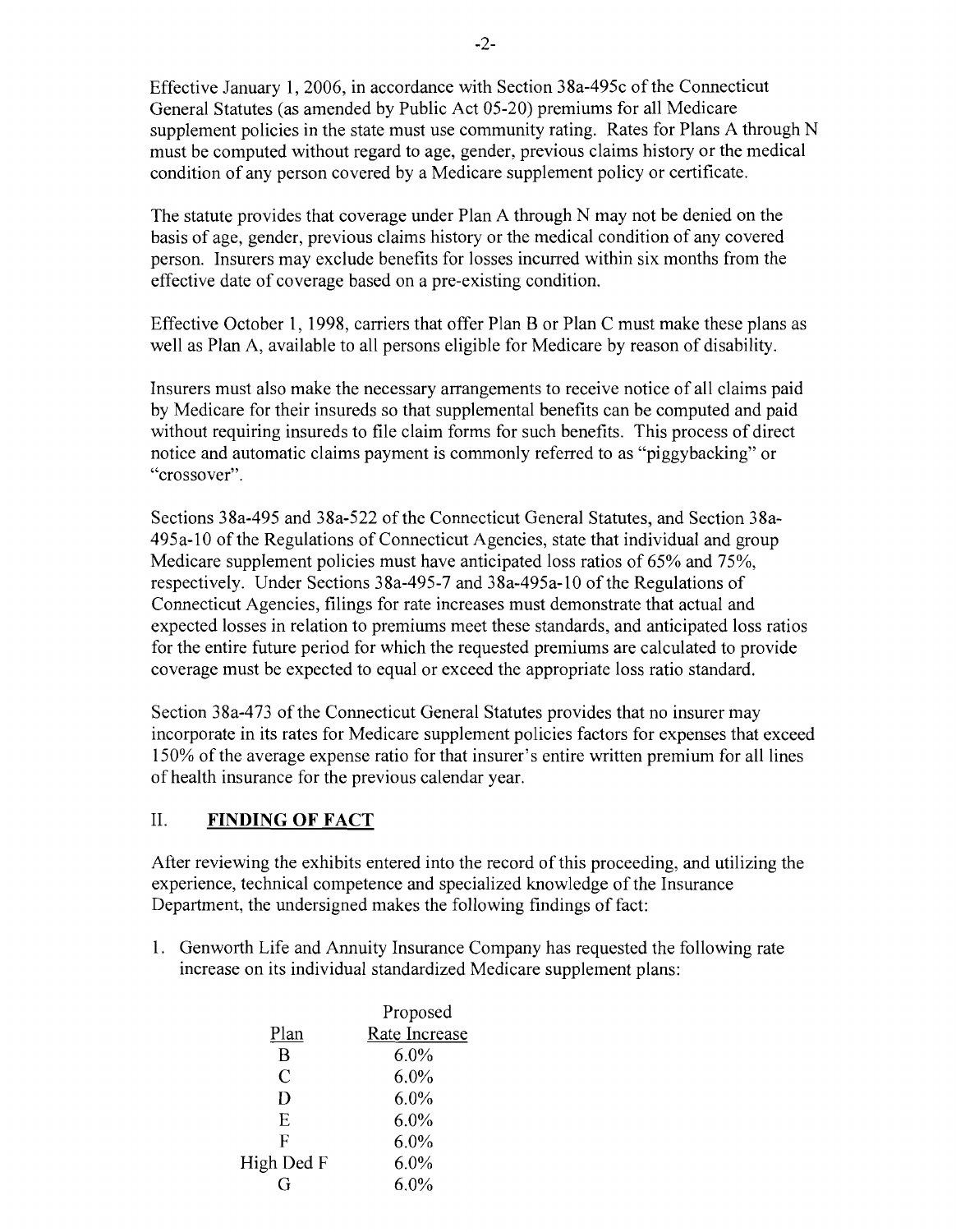There were 91 policies in-force in Connecticut as of 10/31/13 and 8,315 policies inforce nationwide.

- 2. The last rate increase approved by the Department was  $7.0\%$  for Plans B through G, effective 8/1/13, and 10% for high deductible Plan F approved on 7/1/05.
- 3. This product was marketed through both independent and captive agents, but now represents a closed block of business.
- 4. Genworth Life and Annuity Insurance Company certified that their expense factors are in compliance with section 38a-473, C.G.S.
- 5. Genworth Life and Annuity Insurance Company has conformed to subsection (e) of section 38a-495c, C.G.S. regarding the automatic claims processing requirement.
- 6. Below is Connecticut specific loss ratios, by plan, for 2012,2013 (through October) and inception-to-date:

| Plan        | 2012   | 2013   | Inception-to-date |
|-------------|--------|--------|-------------------|
| B           | 43.9%  | 6.1%   | 150.6%            |
| $\mathbf C$ | 120.4% | 136.5% | 142.0%            |
| D           | 45.8%  | 33.5%  | 96.1%             |
| E           | 80.5%  | 42.3%  | 92.8%             |
| F           | 38.4%  | 47.1%  | 75.5%             |
| High F      | 21.3%  | 18.4%  | 64.1%             |
| G           | 23.2%  | 90.0%  | 93.9%             |
| Total       | 53.6%  | 45.8%  | 94.6%             |

- 7. Nationwide loss ratio for 2012 is 60.9%, for 2013 through October is 59.4% and from inception-to-date it is 70.9%.
- 8. The proposed rates are designed to satisfy the Connecticut regulatory loss ratio of 65%.
- 9. Genworth's 2014 Medicare supplement rate filing proposal is in compliance with the requirements of Regulation 38a-474 as it applies to the contents of the rate submission as well as the Actuarial memorandum.

#### III. RECOMMENDATION

Recommend that the 6.0% rate increase for plans B through F and G be approved as submitted. These rate changes are reasonable in relationship to the benefits, estimated claim costs and the anticipated loss ratios the company expects to realize on this business.